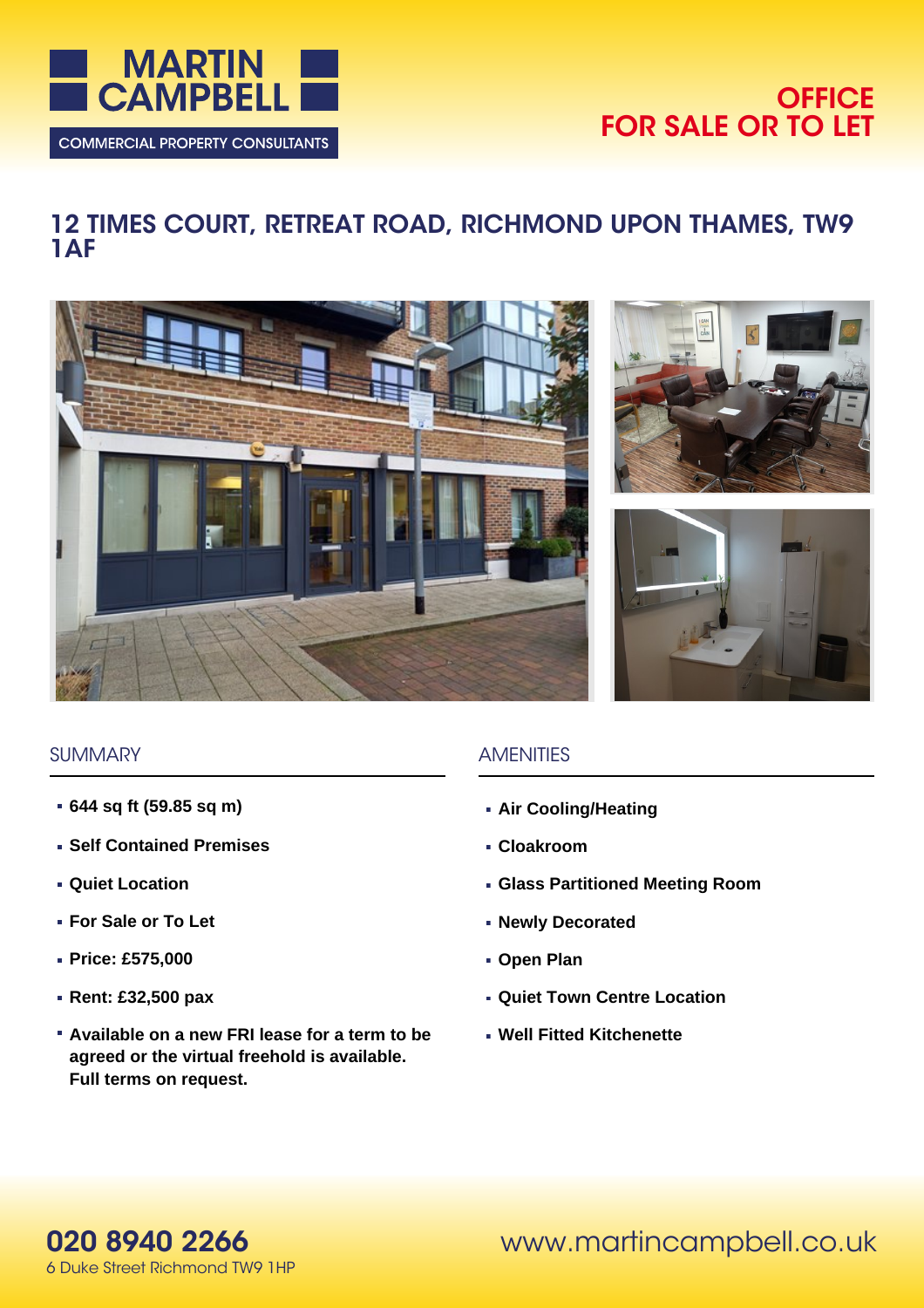

Misrepresentation Act 1967: Martin Campbell & Co Ltd for themselves and the vendor(s) or lessor(s) of this property, whose agents they are, give notice that; 1. These particulars do not constitute, nor constitute any part of, an offer or contract.

2. None of the statements contained in these particulars as to the property are to be relied upon as statements or representations of fact.

3. Any intending purchaser or lessee(s) must satisfy themselves by inspection or otherwise as to the correctness of each of the statements contained in these particulars 4. The vendor(s) or lessor(s) do not make or give, and neither Martin Campbell & Co Ltd nor any person in their employment has any authority or make or give, any representation or warranty whatever in relation to this property. Finance Act 1989: Unless otherwise stated all prices and rents quoted are exclusive of VAT. Property misdescription Act 1991: These details are believed to be correct at the time of compilation but may be subject to subsequent amendments.



MARTIN<br>CAMPBELL

**COMMERCIAL PROPERTY CONSULTANTS**